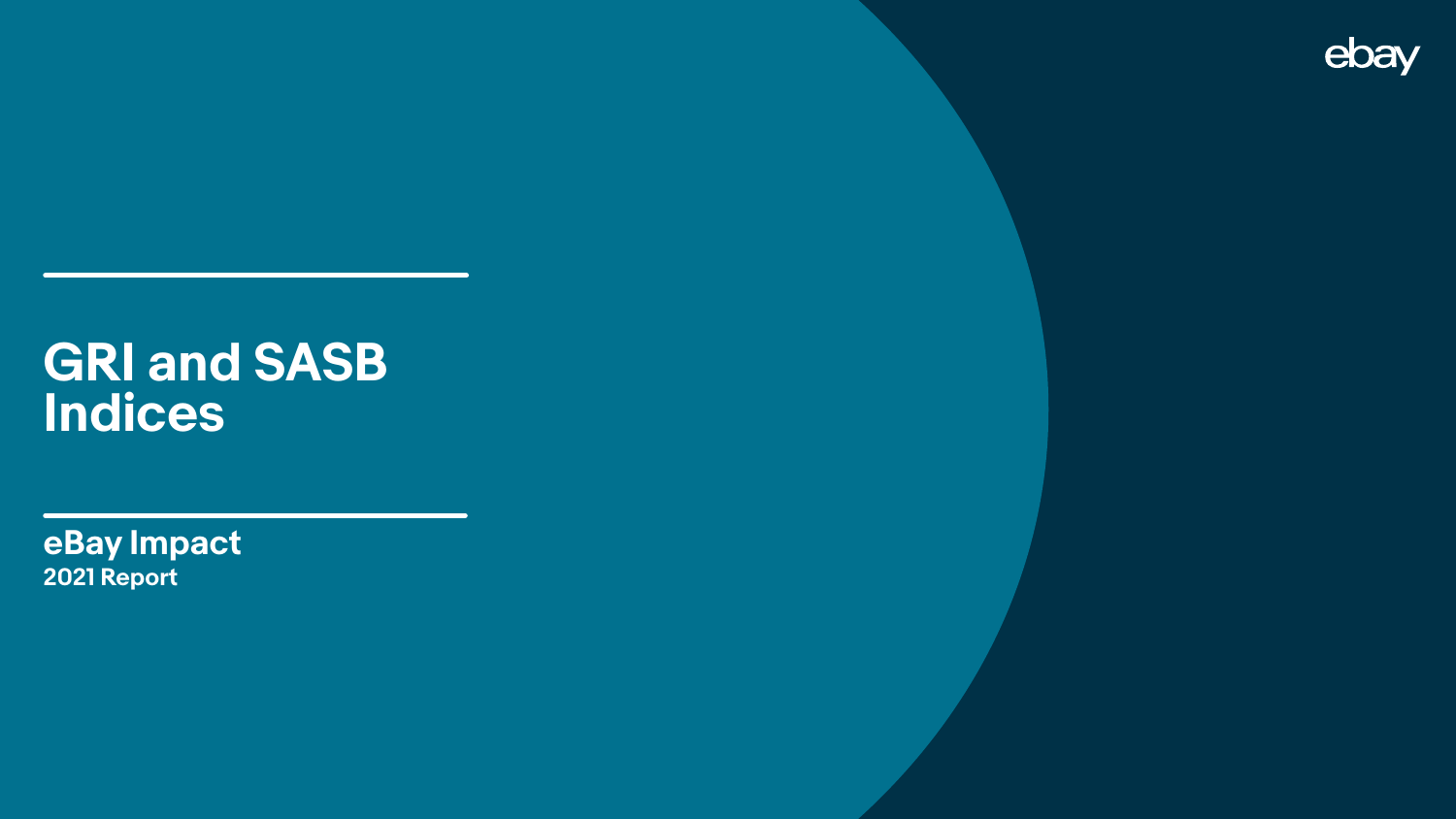### **GRI Index**

### **I. General Disclosures:**

To assist stakeholders in understanding and benchmarking our performance, we utilize the Global Reporting Initiative (GRI) Standards. The GRI Standards includes an internationally recognized set of indicators for economic, environmental and social topics related to business performance. (For additional information on the GRI Standards, please visit [www.globalreporting.org.](http://www.globalreporting.org))

The references provided in our GRI Content Index includes content in our 2020 Impact Report, direct answers with further detail and links to publicly available sources on our corporate website.

| <b>Indicator</b>              | <b>Description</b>                                           | <b>References</b>                                                                                                                                                                                                                                                                                                                                                           |  |
|-------------------------------|--------------------------------------------------------------|-----------------------------------------------------------------------------------------------------------------------------------------------------------------------------------------------------------------------------------------------------------------------------------------------------------------------------------------------------------------------------|--|
| <b>Organizational Profile</b> |                                                              |                                                                                                                                                                                                                                                                                                                                                                             |  |
| $102 - 1$                     | Name of the organization                                     | eBay, Inc.                                                                                                                                                                                                                                                                                                                                                                  |  |
| $102 - 2$                     | Activities, brands, products and services                    | Our Company; 2021 Annual Report / Form 10K, pages 1-8                                                                                                                                                                                                                                                                                                                       |  |
| $102-3$                       | Location of headquarters                                     | Our corporate headquarters are located at 2025 Hamilton Avenue in San Jose, California 95125.                                                                                                                                                                                                                                                                               |  |
| $102 - 4$                     | Location of operations                                       | Our Company; 2021 Annual Report / Form 10K, page 28                                                                                                                                                                                                                                                                                                                         |  |
| $102 - 5$                     | Ownership and legal form                                     | eBay, Inc. (Ticker: "EBAY") is a publicly traded company on the NASDAQ Exchange.                                                                                                                                                                                                                                                                                            |  |
| $102 - 6$                     | Markets served                                               | Our Company, 2021 Annual Report / Form 10K, pages 1-2                                                                                                                                                                                                                                                                                                                       |  |
| $102 - 7$                     | Scale of the organization                                    | 2021 Annual Report / Form 10K, pages 1-6 and 31-38                                                                                                                                                                                                                                                                                                                          |  |
| $102 - 8$                     | Information on employees and other workers                   | 2021 Annual Report / Form 10K, pages 6-7                                                                                                                                                                                                                                                                                                                                    |  |
| $102-9$                       | Supply Chain                                                 | 2021 Impact Report (Supply Chain Management, page 31); eBay's supply chain consists primarily of information technology, professional s<br>and office supplies to support our digital platforms.                                                                                                                                                                            |  |
| $102 - 10$                    | Significant changes to the organization and its supply chain | 2021 Annual Report / Form 10K, page 4                                                                                                                                                                                                                                                                                                                                       |  |
| $102 - 11$                    | Precautionary Principle or approach                          | 2021 Impact Report (Our Impact Goals, pages 7-9; Supporting Sustainable Development, pages 10-11; Sustainable Commerce, page 15);<br><b>Environmental Policy</b>                                                                                                                                                                                                            |  |
| $102-12$                      | <b>External initiatives</b>                                  | 2021 Impact Report (Supporting Sustainable Development, page 10-11; Community Impact, page 14; Key Sustainable Commerce Partners,<br>page 22)                                                                                                                                                                                                                               |  |
| $102-13$                      | Membership of associations                                   | 2021 Impact Report (Key Sustainable Commerce Partners, page 22; Renewable Energy, page 20); 2021 Trade Association Memberships an                                                                                                                                                                                                                                           |  |
| Strategy                      |                                                              |                                                                                                                                                                                                                                                                                                                                                                             |  |
| $102 - 14$                    | Statement from the most senior decision-maker                | 2021 Impact Report (Message From Our CEO, page 2)                                                                                                                                                                                                                                                                                                                           |  |
| $102-15$                      | Key impacts, risks and opportunities                         | 2021 Impact Report (Overview, pages 4-11); 2021 Annual Report / Form 10K, pages 9-27; CDP 2021 Climate Change Response, pages 5-12; 2<br><b>TCFD Report, pages 5-12</b>                                                                                                                                                                                                     |  |
| <b>Ethics and Integrity</b>   |                                                              |                                                                                                                                                                                                                                                                                                                                                                             |  |
| $102 - 16$                    | Values, principles, standards and norms of behavior          | 2021 Impact Report (Ethics and Compliance, page 31); Our Company; Code of Business Conduct and Ethics; Human Rights Policy Stateme                                                                                                                                                                                                                                          |  |
| 102-17                        | Mechanisms for advice and concerns about ethics              | Code of Business Conduct and Ethics, pages 62-63; eBay Integrity Helpline; In 2021, 84% of Code of Business Conduct & Ethics reports to<br>Integrity Helpline were unsubstantiated. We take all reports seriously and investigate to the fullest extent possible. Where warranted by ou<br>findings, we take appropriate corrective action and perform root cause analysis. |  |

f information technology, professional services

[2021 Trade Association Memberships and Dues](https://www.ebaymainstreet.com/sites/default/files/2022-03/yearend_2021_trade_associations.pdf)

2limate Change Response, pages 5-12; 2020

and Ethics; [Human Rights Policy Statement](https://www.ebayinc.com/company/human-rights-policy-statement/)

of Business Conduct & Ethics reports to eBay's extent possible. Where warranted by our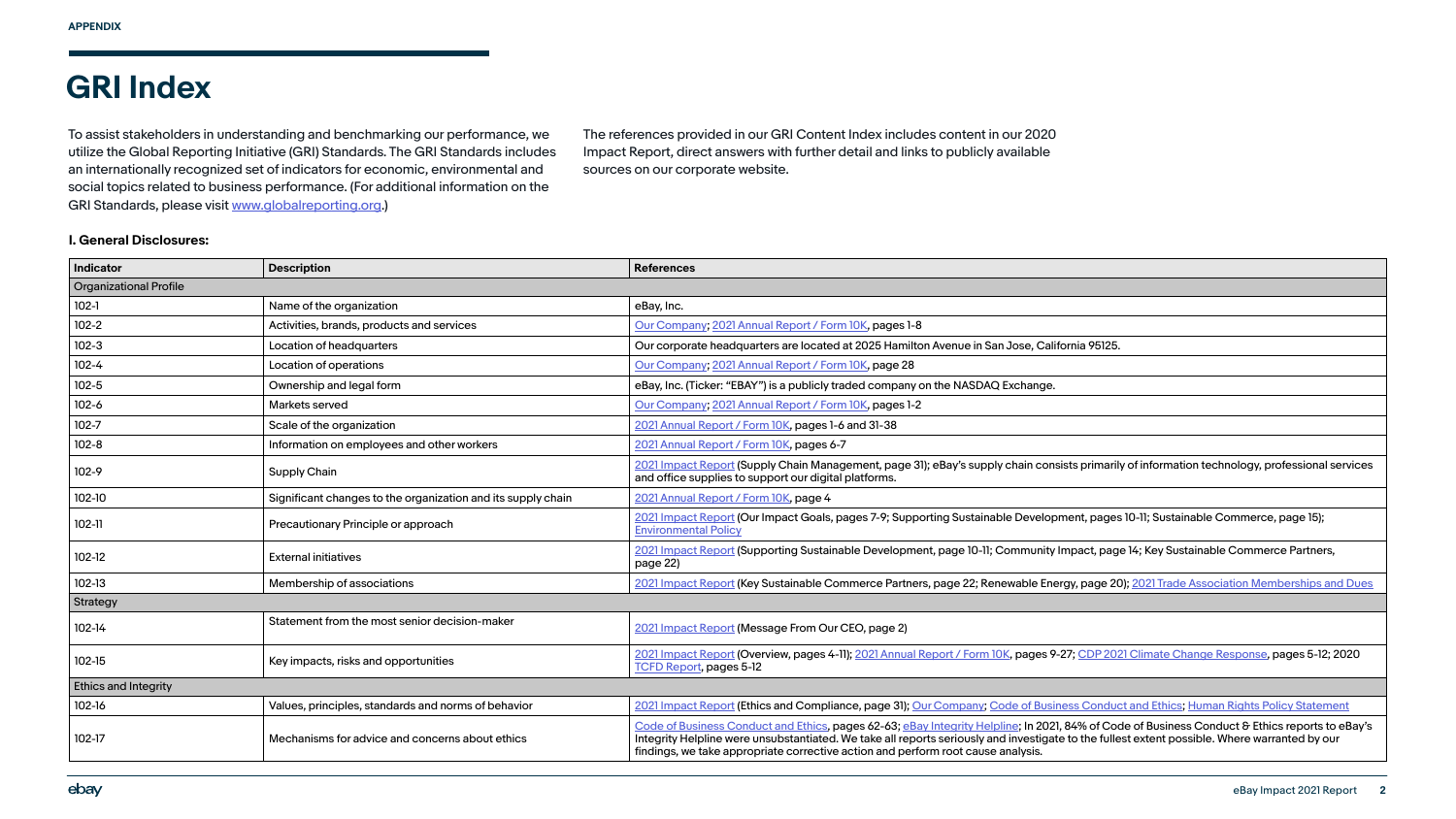### **GRI Index Index (cont.)**

**I. General Disclosures:**

| <b>Indicator</b>              | <b>Description</b>                                                         | <b>References</b>                                                                                                                                                                                                                                                                            |
|-------------------------------|----------------------------------------------------------------------------|----------------------------------------------------------------------------------------------------------------------------------------------------------------------------------------------------------------------------------------------------------------------------------------------|
| Governance                    |                                                                            |                                                                                                                                                                                                                                                                                              |
| $102-18$                      | Governance structure                                                       | Board of Directors: Committee Composition: Governance Guidelines for the Board of Directors                                                                                                                                                                                                  |
| $102 - 22$                    | Composition of the highest governance body and its committees              | <b>Board of Directors: Committee Composition</b>                                                                                                                                                                                                                                             |
| 102-23                        | Chair of the highest governance body                                       | Governance Guidelines for the Board of Directors; Paul S. Pressler is our Chairman of the Board. The separation of the offices of the Chairman of<br>the Board and CEO aids in the Board's oversight of management and allows our CEO to focus primarily on his management responsibilities. |
| $102 - 24$                    | Nominating and selecting the highest governance body                       | Governance Guidelines for the Board of Directors, pages 1-3; Corporate Governance & Nominating Committee Charter, 2022 Proxy Statement,<br>page 4                                                                                                                                            |
| 102-25                        | <b>Conflicts of interest</b>                                               | Governance Guidelines for the Board of Directors; 2022 Proxy Statement, page 29                                                                                                                                                                                                              |
| 102-26                        | Role of highest governance body in setting purpose, values and<br>strategy | 2021 Impact Report (Our Governance Model, page 30); Committee Charters                                                                                                                                                                                                                       |
| 102-27                        | Collective knowledge of highest governance body                            | Board of Directors; 2022 Proxy Statement, pages vi and 5-13                                                                                                                                                                                                                                  |
| 102-28                        | Evaluating highest governance body's performance                           | Governance Guidelines for the Board of Directors, pages 7-8                                                                                                                                                                                                                                  |
| 102-35                        | Remuneration policies                                                      | Compensation and Human Capital Committee Charter; 2022 Proxy Statement, pages 29 and 42-43                                                                                                                                                                                                   |
| 102-36                        | Process for determining remuneration                                       | 2022 Proxy Statement, pages 20, 31-33, 42-44 and 49-65                                                                                                                                                                                                                                       |
| 102-38                        | Annual compensation ratio                                                  | 2022 Proxy Statement, page 79                                                                                                                                                                                                                                                                |
| <b>Indicator</b>              | <b>Description</b>                                                         | <b>References</b>                                                                                                                                                                                                                                                                            |
| <b>Stakeholder Engagement</b> |                                                                            |                                                                                                                                                                                                                                                                                              |
| $102 - 40$                    | List of stakeholder groups                                                 | eBay's stakeholders include shareholders, employees, buyers, sellers and local communities.                                                                                                                                                                                                  |
| $102 - 41$                    | Collective bargaining agreements                                           | <b>Human Rights Policy Statement</b>                                                                                                                                                                                                                                                         |
| $102 - 42$                    | Identifying and selecting stakeholders                                     | We consider the degree that stakeholders may be directly impacted by our business activities and importance of partnership with stakeholders<br>towards achieving our mission and business strategies.                                                                                       |
| $102 - 43$                    | Approach to stakeholder engagement                                         | Our Company, Seller Community; Our Community; eBay Impact                                                                                                                                                                                                                                    |
| $102 - 44$                    | Key topics and concerns raised                                             | 2021 Impact Report (Issues Material to eBay, page 6); Policy Issues                                                                                                                                                                                                                          |
| <b>Reporting Practice</b>     |                                                                            |                                                                                                                                                                                                                                                                                              |
| $102 - 45$                    | Entities included in the consolidated financial statements                 | 2021 Annual Report / Form 10K, pages 63-64                                                                                                                                                                                                                                                   |
| $102 - 46$                    | Defining report content and topic boundaries                               | 2021 Impact Report (Issues Material to eBay, page 6)                                                                                                                                                                                                                                         |
| $102 - 47$                    | List of material topics                                                    | 2021 Impact Report (Issues Material to eBay, page 6)                                                                                                                                                                                                                                         |
| $102 - 48$                    | Restatements of information                                                | 2021 Impact Report (Environmental Footprint, pages 17-21)                                                                                                                                                                                                                                    |
| $102 - 49$                    | Changes in reporting                                                       | None during the reporting period.                                                                                                                                                                                                                                                            |
| 102-50                        | Reporting period                                                           | Our reporting period covers calendar year 2021.                                                                                                                                                                                                                                              |

| e separation of the offices of the Chairman of<br>arily on his management responsibilities. |
|---------------------------------------------------------------------------------------------|
| Committee Charter; 2022 Proxy Statement,                                                    |
|                                                                                             |
|                                                                                             |
|                                                                                             |
|                                                                                             |
| 3                                                                                           |
|                                                                                             |
|                                                                                             |
|                                                                                             |
|                                                                                             |
|                                                                                             |
|                                                                                             |
| importance of partnership with stakeholders                                                 |
|                                                                                             |
|                                                                                             |
|                                                                                             |
|                                                                                             |
|                                                                                             |
|                                                                                             |
|                                                                                             |
|                                                                                             |
|                                                                                             |
|                                                                                             |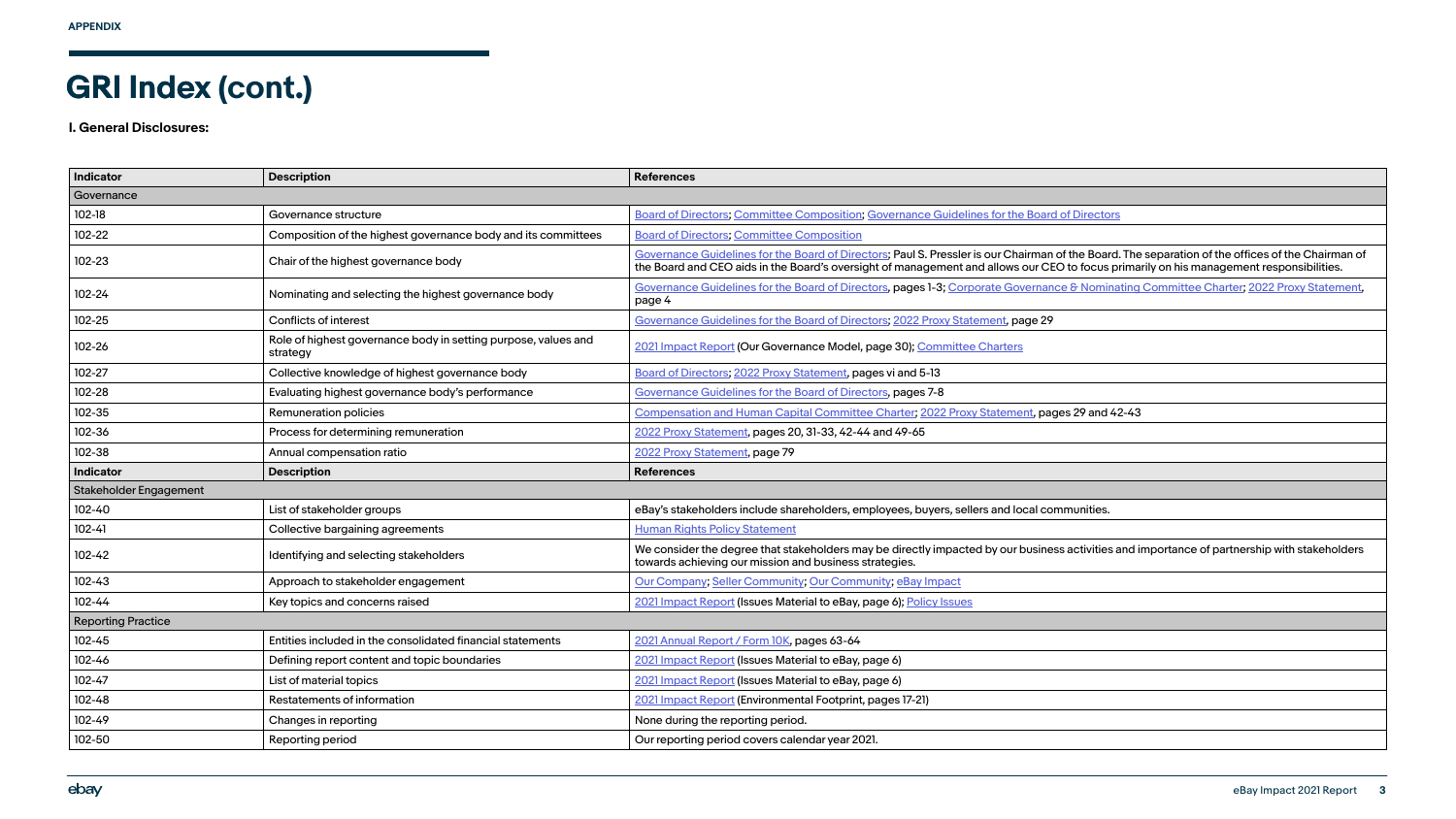### **GRI Index Index (cont.)**

**I. General Disclosures:**

| <b>Indicator</b>          | <b>Description</b>                               | <b>References</b>              |
|---------------------------|--------------------------------------------------|--------------------------------|
| <b>Reporting Practice</b> |                                                  |                                |
| $102 - 51$                | Date of most recent report                       | May 2021                       |
| 102-52                    | Reporting cycle                                  | Annual                         |
| 102-53                    | Contact point for questions regarding the report | impact@ebay.com                |
| 102-56                    | External assurance                               | <b>Verification Statements</b> |

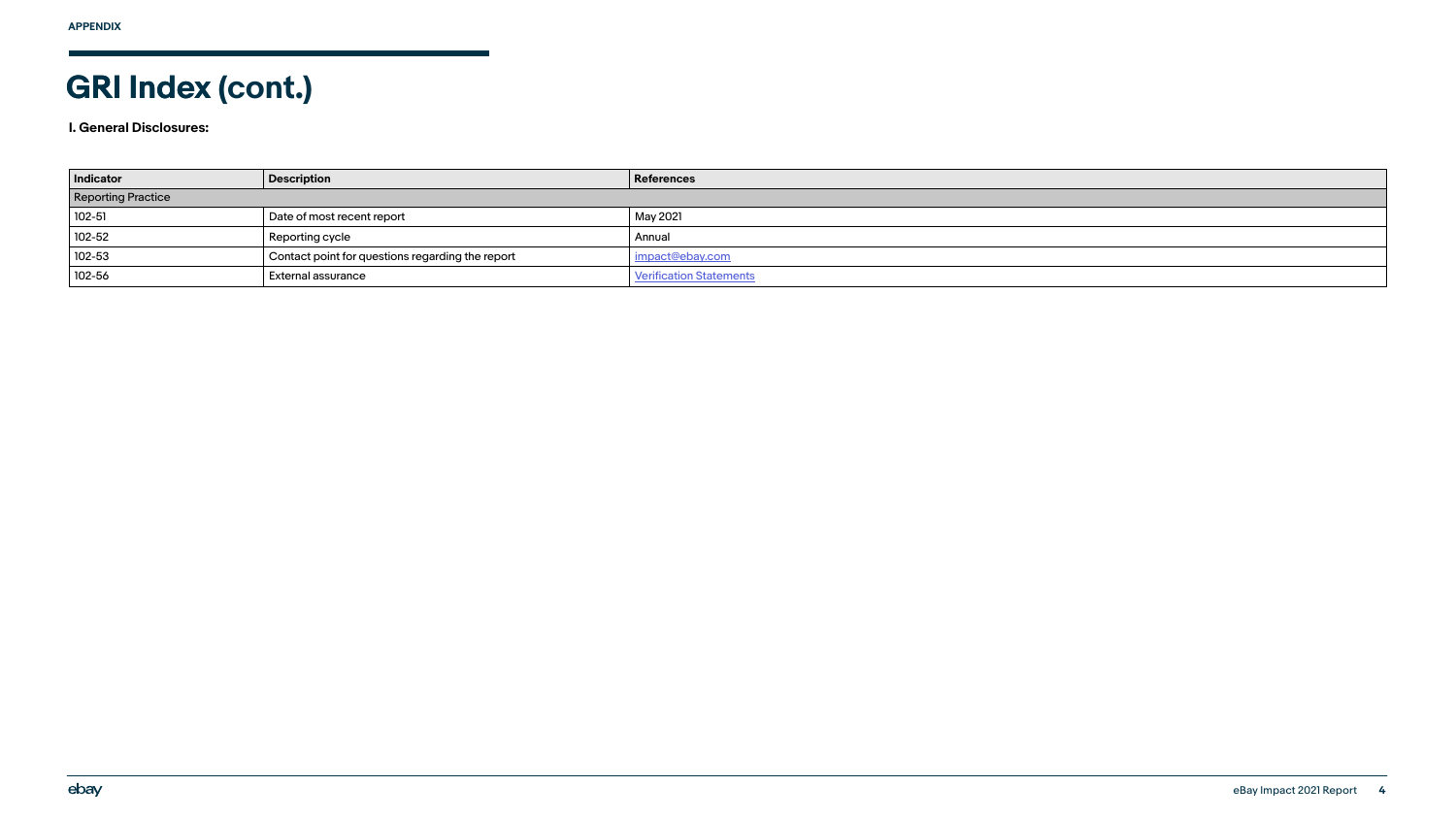### **II. Specific Standard Disclosures:**

### **Management Approach Disclosures and Indicators**

| <b>Indicator</b>                 | <b>Description</b>                                                                | <b>References</b>                                                                                                                                                                                                                                                                                                                                                                                                                                                                    |  |  |
|----------------------------------|-----------------------------------------------------------------------------------|--------------------------------------------------------------------------------------------------------------------------------------------------------------------------------------------------------------------------------------------------------------------------------------------------------------------------------------------------------------------------------------------------------------------------------------------------------------------------------------|--|--|
| <b>ECONOMIC</b>                  |                                                                                   |                                                                                                                                                                                                                                                                                                                                                                                                                                                                                      |  |  |
| <b>Economic Performance</b>      |                                                                                   |                                                                                                                                                                                                                                                                                                                                                                                                                                                                                      |  |  |
| 103                              | Management approach disclosure                                                    | 2021 Annual Report / Form 10K, pages 3-4 and 34-40; Global Tax Policy; 2021 Impact Report (Taxation, page 31)                                                                                                                                                                                                                                                                                                                                                                        |  |  |
| $201-1$                          | Direct economic value generated and distributed                                   | 2021 Impact Report (Our Impact Goals, pages 7-9; Supporting Sustainable Development, pages 10-11); 2021 Anr<br>and 34-40; Goals and Progress                                                                                                                                                                                                                                                                                                                                         |  |  |
| $201-2$                          | Financial implications and other risks and opportunities due to<br>climate change | CDP 2021 Climate Change Response, pages 5-12; 2020 TCFD Report, pages 5-12                                                                                                                                                                                                                                                                                                                                                                                                           |  |  |
| $201-3$                          | Defined benefit plan obligations and other retirement plans                       | 2022 Proxy Statement, page 51                                                                                                                                                                                                                                                                                                                                                                                                                                                        |  |  |
| <b>Indirect Economic Impacts</b> |                                                                                   |                                                                                                                                                                                                                                                                                                                                                                                                                                                                                      |  |  |
| 103                              | Management approach disclosure                                                    | 2021 Impact Report (Our Impact Goals, pages 7-9; Supporting Sustainable Development, page 10-11); Recomm<br>Impact, eBay Main Street; eBay for Charity, eBay Foundation                                                                                                                                                                                                                                                                                                              |  |  |
| $203-1$                          | Infrastructure investments and services supported                                 | 2021 Impact Report (Economic Opportunity, page 12); Recommerce Report; Goals and Progress; eBay for Char                                                                                                                                                                                                                                                                                                                                                                             |  |  |
| <b>Anti-Corruption</b>           |                                                                                   |                                                                                                                                                                                                                                                                                                                                                                                                                                                                                      |  |  |
| 103                              | Management approach disclosure                                                    | 2021 Impact Report (Ethics & Compliance, page 31); eBay maintains anti-corruption policies and procedures th<br>of the U.S. Foreign Corrupt Practices Act and the U.K. Bribery Act. The policy explicitly prohibits bribery and cor<br>of payments, and establishes procedures for advance approval of gifts, travel and entertainment to third partie<br>diligence on third parties that pose an elevated risk of corruption.                                                       |  |  |
| $205-1$                          | Operations assessed for risks related to corruption                               | eBay's Ethics & Compliance function conducts regular risk assessments to understand how effective the progr<br>to the company.                                                                                                                                                                                                                                                                                                                                                       |  |  |
| 205-2                            | Communication and training on anti-corruption policies and<br>procedures          | All new hires at eBay are required to complete an online compliance training course within 90 days of hire, whic<br>of Business Conduct & Ethics, the whistleblower program, and anti-corruption.<br>All eBay employees are also required to complete an annual compliance training that includes modules on the<br>the whistleblower program and anti-corruption.<br>Additionally, eBay's Ethics & Compliance team, which includes a network of fifty Business Ethics Officers embe |  |  |
|                                  |                                                                                   | hold regular outreach events to raise awareness of compliance issues and available resources for support.                                                                                                                                                                                                                                                                                                                                                                            |  |  |
| $205 - 3$                        | Confirmed incidents of corruption and actions taken                               | None during the reporting period.                                                                                                                                                                                                                                                                                                                                                                                                                                                    |  |  |
| <b>ENVIRONMENTAL</b>             |                                                                                   |                                                                                                                                                                                                                                                                                                                                                                                                                                                                                      |  |  |
| Energy                           |                                                                                   |                                                                                                                                                                                                                                                                                                                                                                                                                                                                                      |  |  |
| 103                              | Management approach disclosure                                                    | 2021 Impact Report (Our Impact Goals, page 9; Energy Use, page 19; Renewable Energy, page 20); Environment                                                                                                                                                                                                                                                                                                                                                                           |  |  |
| $302 - 1$                        | Energy consumption within the organization                                        | 2021 Impact Report (Energy Use, page 19; Renewable Energy, page 20); Our Environmental Footprint                                                                                                                                                                                                                                                                                                                                                                                     |  |  |
| $302 - 2$                        | <b>Energy intensity</b>                                                           | In 2021, energy intensity was 34,215 kilowatt hours (kWh) per million dollars of revenue.                                                                                                                                                                                                                                                                                                                                                                                            |  |  |

-11); [2021 Annual Report / Form 10K,](https://ebay.q4cdn.com/610426115/files/doc_financials/2021/ar/2021-Annual-Report-(1).pdf) pages 3-4

1); [Recommerce Report](https://static.ebayinc.com/assets/Uploads/Documents/eBay-Recommerce-Report-2021.pdf); [Our Company;](https://www.ebayinc.com/company/) eBay

203-1 Bay for Charity; [eBay Foundation](https://www.ebayinc.com/impact/ebay-foundation/)

ocedures that comport with the requirements ery and corrupt conduct, including facilitation third parties. eBay conducts enhanced due

ve the program is at addressing corruption risk

 $\mathbf s$  of hire, which includes an overview of the Code

dules on the Code of Business Conduct & Ethics,

ficers embedded throughout the organization,

**[Environmental Policy](https://static.ebayinc.com/assets/Uploads/Documents/eBay-Environmental-Policy.pdf); [Goals and Progress](https://www.ebayinc.com/impact/responsible-business/goals-progress/)**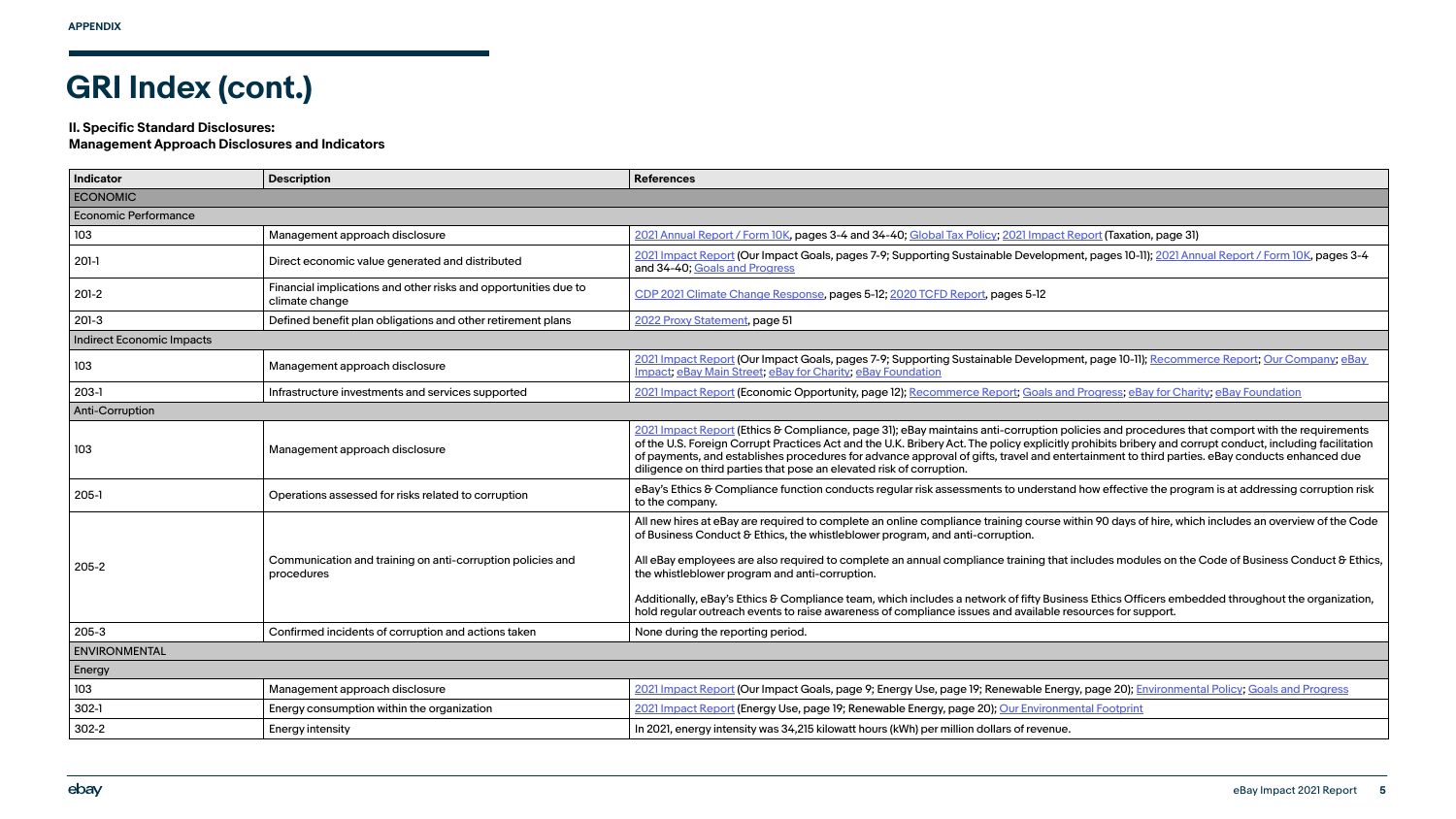#### **II. Specific Standard Disclosures:**

#### **Management Approach Disclosures and Indicators**

| <b>Indicator</b>                         | <b>Description</b>                                            | <b>References</b>                                                                                                                                                                                                   |
|------------------------------------------|---------------------------------------------------------------|---------------------------------------------------------------------------------------------------------------------------------------------------------------------------------------------------------------------|
| <b>ENVIRONMENTAL</b>                     |                                                               |                                                                                                                                                                                                                     |
| Energy                                   |                                                               |                                                                                                                                                                                                                     |
| $302 - 3$                                | Reduction of energy consumption                               | 2021 Impact Report (Energy Use, page 19; Renewable Energy, page 20); Our Environmental Footprint                                                                                                                    |
| <b>Water and Effluents</b>               |                                                               |                                                                                                                                                                                                                     |
| 103                                      | Management approach disclosure                                | 2021 Impact Report (Water Consumption, page 21); Environmental Policy                                                                                                                                               |
| $303-1$                                  | Interactions with water as a shared resource                  | 2021 Impact Report (Water Consumption, page 21); Environmental Policy                                                                                                                                               |
| 303-5                                    | Water consumption                                             | 2021 Impact Report (Water Consumption, page 21); Our Environmental Footprint                                                                                                                                        |
| Emissions                                |                                                               |                                                                                                                                                                                                                     |
| 103                                      | Management approach disclosure                                | 2021 Impact Report (Our Impact Goals, page 9; Environmental Footprint, pages 17-18; Renewable Energy, page 20; Key Sustainable Commerce<br>Partners, page 21); Environmental Policy; Goals and Progress             |
| $305-1$                                  | Direct (Scope 1) GHG emissions                                | 2021 Impact Report (Environmental Footprint, pages 17-18); Our Environmental Footprint                                                                                                                              |
| $305 - 2$                                | Energy indirect (Scope 2) GHG emissions                       | 2021 Impact Report (Environmental Footprint, pages 17-18); Our Environmental Footprint                                                                                                                              |
| $305 - 3$                                | Other indirect (Scope 3) GHG emissions                        | 2021 Impact Report (Environmental Footprint, page 18); Our Environmental Footprint                                                                                                                                  |
| 305-4                                    | GHG emissions intensity                                       | In 2021, greenhouse gas emissions intensity was 4.03 metric tons CO2e per million dollars of revenue.                                                                                                               |
| 305-5                                    | <b>Reduction of GHG emissions</b>                             | 2021 Impact Report (Our Impact Goals, pages 8-9; Environmental Footprint, pages 17-18; Renewable Energy, page 20; Recommerce, page 23);<br><b>Goals and Progress</b>                                                |
| Waste                                    |                                                               |                                                                                                                                                                                                                     |
| 103                                      | Management approach disclosure                                | 2021 Impact Report (Our Impact Goals, page 8; Sustainable Development Goal Number 12, page 11; Waste Diversion, page 21; Recommerce, page<br>23); Environmental Policy                                              |
| 306-2                                    | Management of significant waste-related impacts               | 2021 Impact Report (Waste Diversion, page 21; Recommerce, page 23)                                                                                                                                                  |
| $306 - 3$                                | Waste generated                                               | In 2021, 554 US tons of total waste was disposed from 13 of eBay's global facilities.                                                                                                                               |
| 306-4                                    | Waste diverted from disposal                                  | 2021 Impact Report (Waste Diversion, page 21; Recommerce, page 23); In 2021, 406 US tons of total waste was recycled from 13 of eBay's global<br>facilities. The total diversion rate for these facilities was 73%. |
| 306-5                                    | Waste directed to disposal                                    | In 2021, 149 US tons of total solid waste was sent to landfill from 13 of eBay's global facilities.                                                                                                                 |
| <b>Environmental Compliance</b>          |                                                               |                                                                                                                                                                                                                     |
| 103                                      | Management approach disclosure                                | <b>Environmental Policy</b>                                                                                                                                                                                         |
| 307-1                                    | Non-compliance with environmental laws and regulations        | No material instances during the reporting period.                                                                                                                                                                  |
| <b>Supplier Environmental Assessment</b> |                                                               |                                                                                                                                                                                                                     |
| 103                                      | Management approach disclosure                                | 2021 Impact Report (Supply Chain Management, page 31); Supplier Code of Business Conduct & Ethics                                                                                                                   |
| 308-1                                    | New suppliers that were screened using environmental criteria | 2021 Impact Report (Supply Chain Management, page 31)                                                                                                                                                               |

| ıt                                            |
|-----------------------------------------------|
|                                               |
|                                               |
|                                               |
|                                               |
|                                               |
|                                               |
| ergy, page 20; Key Sustainable Commerce       |
|                                               |
|                                               |
|                                               |
|                                               |
| ∪e.                                           |
| e Energy, page 20; Recommerce, page 23);      |
|                                               |
| Waste Diversion, page 21; Recommerce, page    |
|                                               |
|                                               |
| I waste was recycled from 13 of eBay's global |
|                                               |
|                                               |
|                                               |
|                                               |
|                                               |
|                                               |
|                                               |
| hics                                          |
|                                               |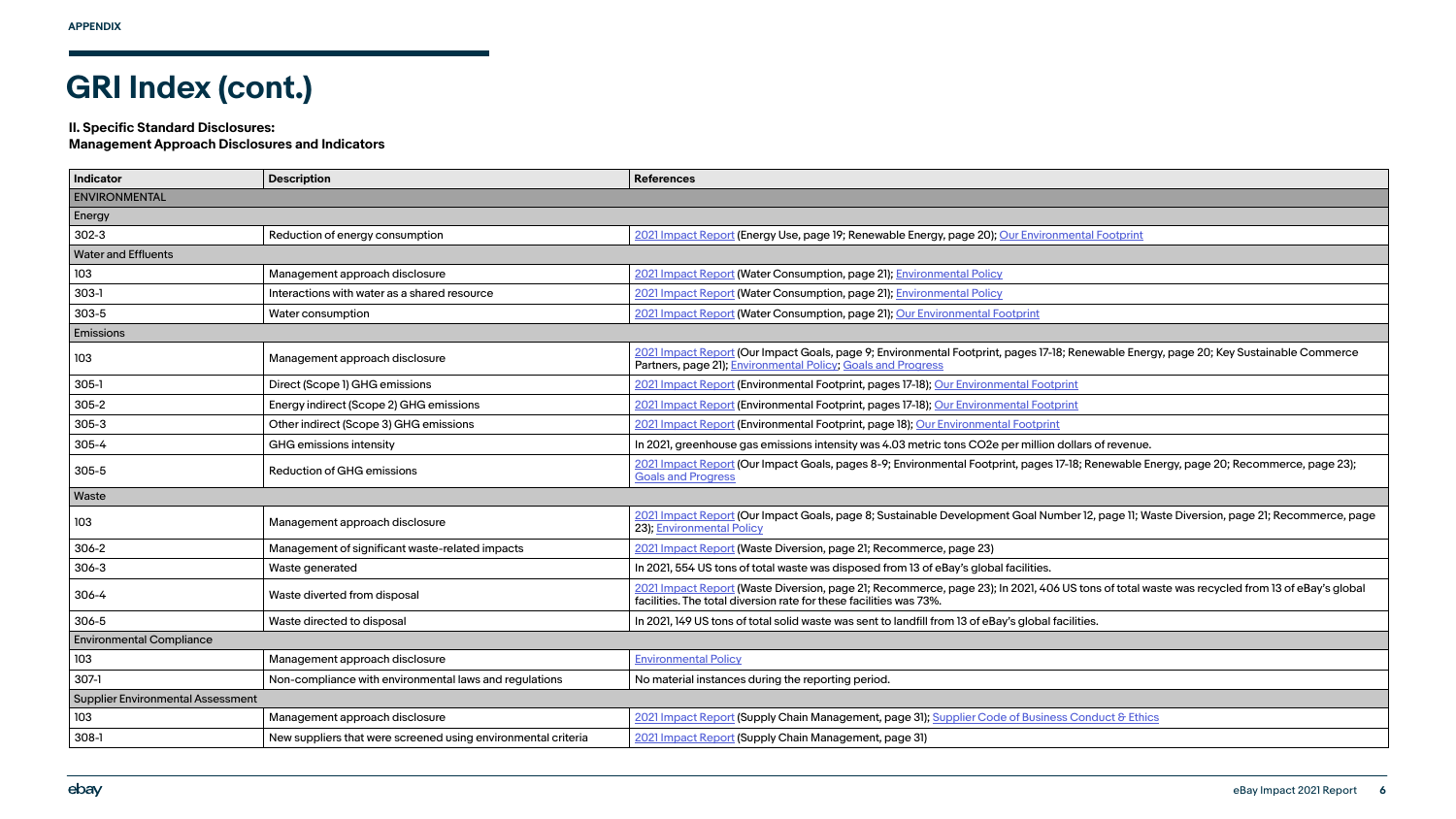#### **II. Specific Standard Disclosures:**

**Management Approach Disclosures and Indicators**

| Indicator                              | <b>Description</b>                                                                          | <b>References</b>                                                                                                                                                                                                                                        |  |
|----------------------------------------|---------------------------------------------------------------------------------------------|----------------------------------------------------------------------------------------------------------------------------------------------------------------------------------------------------------------------------------------------------------|--|
| <b>SOCIAL</b>                          |                                                                                             |                                                                                                                                                                                                                                                          |  |
| Employment                             |                                                                                             |                                                                                                                                                                                                                                                          |  |
| 103                                    | Management approach disclosure                                                              | 2021 Impact Report (Culture and Workforce, pages 24-28); Our Benefits                                                                                                                                                                                    |  |
| 401-3                                  | Parental leave                                                                              | 2021 Impact Report (Health and Financial Benefits, page 26)                                                                                                                                                                                              |  |
| <b>Training and Education</b>          |                                                                                             |                                                                                                                                                                                                                                                          |  |
| 103                                    | Management approach disclosure                                                              | 2021 Impact Report (Investing in Leadership, page 25; Employee Professional Development, page 25)                                                                                                                                                        |  |
| $404 - 2$                              | Programs for upgrading employee skills and transition assistance<br>Programs                | 2021 Impact Report (Investing in Leadership, page 25; Employee Professional Development, page 25)                                                                                                                                                        |  |
| 404-3                                  | Percentage of employees receiving regular performance and career<br>development reviews     | 2021 Impact Report (Employee Professional Development, page 25); All employees receive feedback on their performance, whether through the<br>performance management process, career development planning sessions or other, more informal conversations. |  |
| <b>Diversity and Equal Opportunity</b> |                                                                                             |                                                                                                                                                                                                                                                          |  |
| 103                                    | Management approach disclosure                                                              | 2021 Impact Report (Diversity, Equity & Inclusion, page 28)<br>2021 Diversity, Equity & Inclusion Report; Diversity, Equity & Inclusion                                                                                                                  |  |
| $405-1$                                | Diversity of governance bodies and employees                                                | Diversity & Inclusion By The Numbers; 2021 Diversity, Equity & Inclusion Report; Board of Directors; 2022 Proxy Statement, page vi                                                                                                                       |  |
| 405-2                                  | Ratio of basic salary and remuneration of women to men                                      | 2021 Diversity, Equity & Inclusion Report, page 16                                                                                                                                                                                                       |  |
| <b>Human Rights Assessment</b>         |                                                                                             |                                                                                                                                                                                                                                                          |  |
| 103                                    | Management approach disclosure                                                              | 2021 Impact Report (Human Rights, page 31); Human Rights Policy Statement                                                                                                                                                                                |  |
| $412 - 1$                              | Operations that have been subject to human rights reviews or impact<br>assessments          | 2021 Impact Report (Human Rights, page 31); Human Rights Policy Statement                                                                                                                                                                                |  |
| $412 - 2$                              | Employee training on human rights policies or procedures                                    | 2021 Impact Report (Human Rights, page 31); Human Rights Policy Statement                                                                                                                                                                                |  |
| <b>Local Communities</b>               |                                                                                             |                                                                                                                                                                                                                                                          |  |
| 103                                    | Management approach disclosure                                                              | 2021 Impact Report (Economic Opportunity, pages 12-14; Employee Giving and Volunteering, page 27); Recommerce Report; Our Community;<br>eBay Impact; eBay Main Street; eBay for Charity; eBay Foundation                                                 |  |
| $413-1$                                | Operations with local community engagement, impact assessments,<br>and development programs | 2021 Impact Report (Economic Opportunity, pages 12-14; Employee Giving and Volunteering, page 27); Recommerce Report, eBay Impact; eBay<br><b>Main Street</b>                                                                                            |  |
| Supplier Social Assessment             |                                                                                             |                                                                                                                                                                                                                                                          |  |
| 103                                    | Management approach disclosure                                                              | 2021 Impact Report (Supply Chain Management, page 31); Supplier Code of Business Conduct & Ethics                                                                                                                                                        |  |
| $414-1$                                | New suppliers that were screened using labor practices criteria                             | 2021 Impact Report (Supply Chain Management, page 31)                                                                                                                                                                                                    |  |

| 25)                                                            |
|----------------------------------------------------------------|
| 25)                                                            |
| ck on their performance, whether through the<br>conversations. |
|                                                                |
|                                                                |
| 2022 Proxy Statement, page vi                                  |
|                                                                |
|                                                                |
|                                                                |
|                                                                |
|                                                                |
|                                                                |
| 27); Recommerce Report; Our Community;                         |
| 27); <u>Recommerce Report</u> ; <u>eBay Impact; eBay</u>       |
|                                                                |
| <u>hics</u>                                                    |
|                                                                |
|                                                                |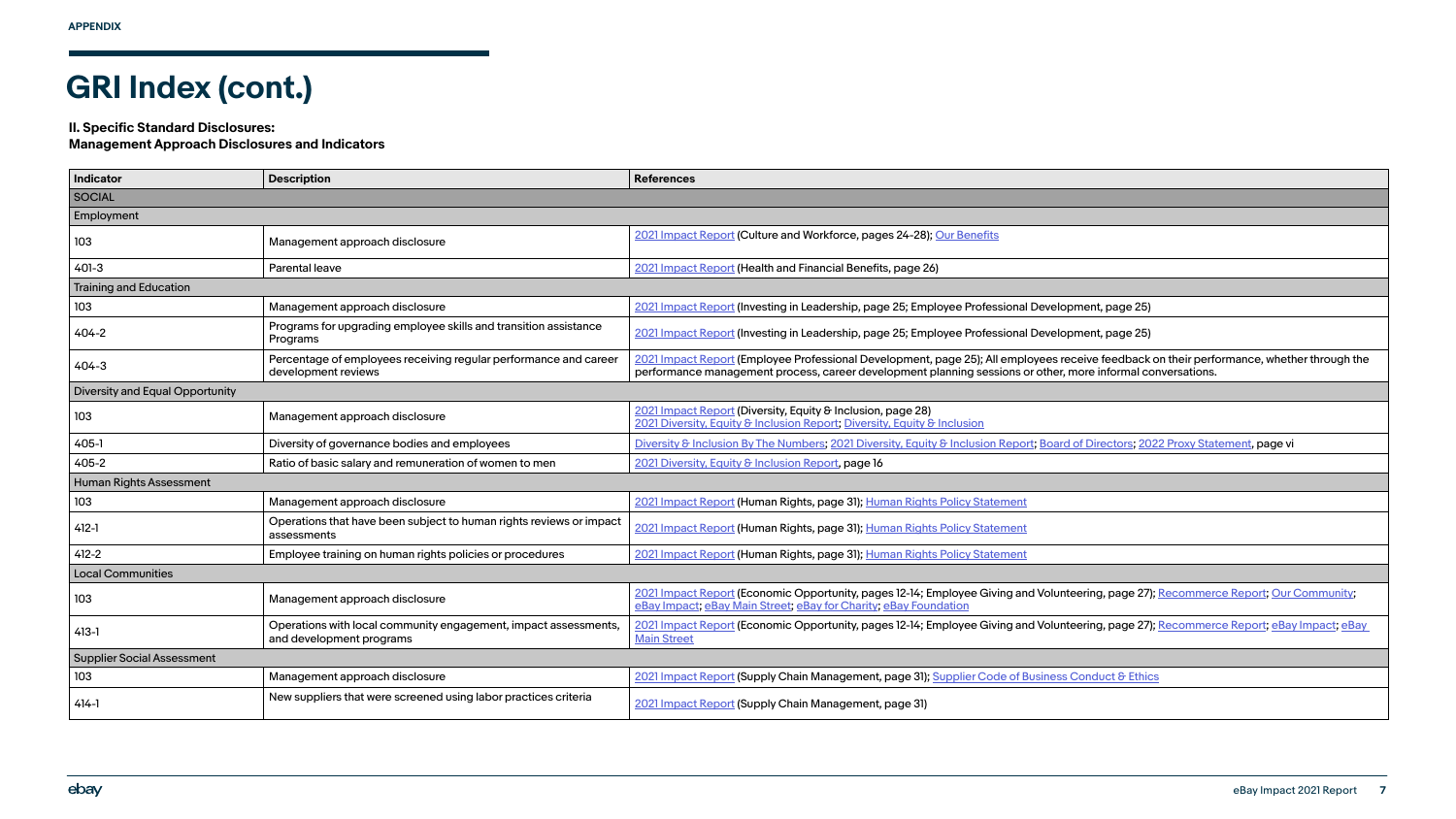#### **II. Specific Standard Disclosures:**

**Management Approach Disclosures and Indicators**

| <b>Indicator</b>        | <b>Description</b>                                                                             | <b>References</b>                                                                                   |
|-------------------------|------------------------------------------------------------------------------------------------|-----------------------------------------------------------------------------------------------------|
| <b>Public Policy</b>    |                                                                                                |                                                                                                     |
| 103                     | Management approach disclosure                                                                 | 2021 Impact Report (Government Relations, page 32); eBay Main Street; Government Relations          |
| $415-1$                 | <b>Political contributions</b>                                                                 | <b>U.S. Political Contributions and Disclosures</b>                                                 |
| <b>Customer Privacy</b> |                                                                                                |                                                                                                     |
| 103                     | Management approach disclosure                                                                 | 2021 Impact Report (Platform Security, page 32; Safeguarding Privacy, page 33); eBay Privacy Center |
| $418-1$                 | Substantiated complaints regarding breaches of customer privacy<br>and losses of customer data | None during the reporting period.                                                                   |

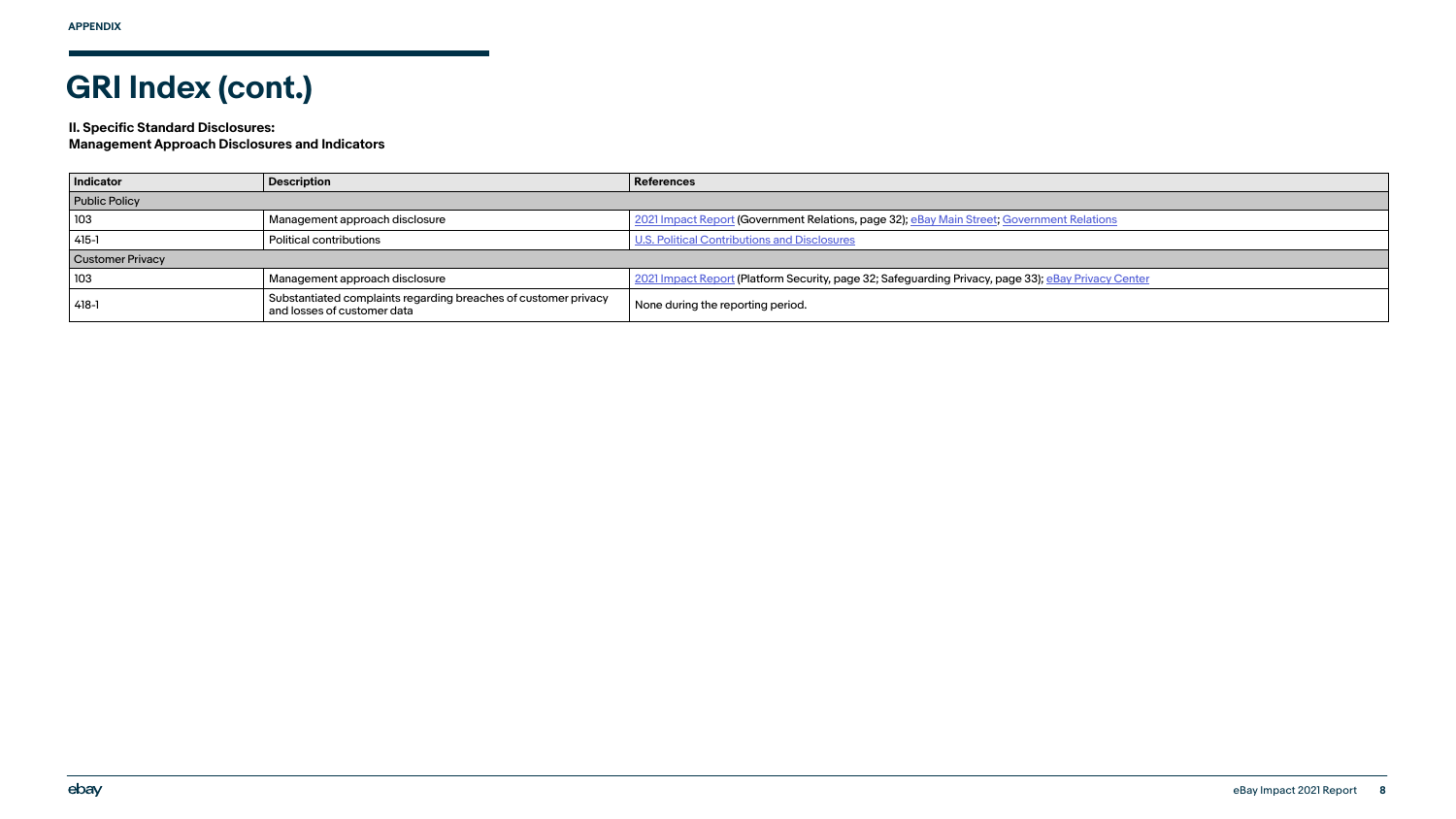### **SASB Disclosures**

SASB Standards are maintained under the auspices of the Value Reporting [Foundation,](https://www.valuereportingfoundation.org/) and enable businesses to identify, manage and communicate financially material sustainability information to their investors. (For additional information, please visit [www.sasb.org.](http://www.sasb.org))

To assist investors and other stakeholders, eBay has cross-referenced SASB accounting metrics for the ecommerce industry to disclosures within our 2021 Impact Report and on our corporate website.

| Code                                              | <b>Accounting Metrics</b>                                                                                                              | <b>References</b>                                                                                                                                                                                                                                                                                                                                                                                                                                                                                                                                                                                                                                                                                                                                                                                                                                                                                                            |
|---------------------------------------------------|----------------------------------------------------------------------------------------------------------------------------------------|------------------------------------------------------------------------------------------------------------------------------------------------------------------------------------------------------------------------------------------------------------------------------------------------------------------------------------------------------------------------------------------------------------------------------------------------------------------------------------------------------------------------------------------------------------------------------------------------------------------------------------------------------------------------------------------------------------------------------------------------------------------------------------------------------------------------------------------------------------------------------------------------------------------------------|
| Hardware Infrastructure Energy & Water Management |                                                                                                                                        |                                                                                                                                                                                                                                                                                                                                                                                                                                                                                                                                                                                                                                                                                                                                                                                                                                                                                                                              |
| CG-EC-130a.1                                      | (1) Total energy consumed (2) % grid electricity (3) % renewable                                                                       | 2021 Impact Report (Energy Use, page 19; Renewable Energy, page 20); Our Environmental Footprint                                                                                                                                                                                                                                                                                                                                                                                                                                                                                                                                                                                                                                                                                                                                                                                                                             |
| CG-EC-130a.2                                      | (I) Total water withdrawn and consumed (2) % in regions with high or<br>extremely high baseline water stress                           | 2021 Impact Report (Water Consumption, page 21); Our Environmental Footprint; In 2021, approximately 3%<br>or extremely high baseline water stress.                                                                                                                                                                                                                                                                                                                                                                                                                                                                                                                                                                                                                                                                                                                                                                          |
| CG-EC-130a.3                                      | Integration of environmental considerations into strategic planning<br>for data center needs                                           | 2021 Impact Report (Sustainable Commerce, page 15; Energy Use, page 19; Renewable Energy, page 20)                                                                                                                                                                                                                                                                                                                                                                                                                                                                                                                                                                                                                                                                                                                                                                                                                           |
| Data Privacy & Advertising Standards              |                                                                                                                                        |                                                                                                                                                                                                                                                                                                                                                                                                                                                                                                                                                                                                                                                                                                                                                                                                                                                                                                                              |
| CG-EC-220a.1                                      | Number of users whose information is used<br>for secondary purposes                                                                    | eBay's User Privacy Notice describes the purposes for which eBay processes users' personal information (see<br>such information to provide and improve our services, to provide users with a personalized user experience or<br>their eBay account and our services, to provide customer service, to provide users with personalized advertisi<br>to detect, prevent, mitigate and investigate fraudulent or illegal activity. We also share users' information with t                                                                                                                                                                                                                                                                                                                                                                                                                                                       |
| CG-EC-220a.2                                      | Description of policies and practices relating to behavioral<br>advertising and user privacy                                           | eBay Privacy Center; Subject to compliance with applicable laws and industry self-regulatory principles, eBay<br>cookie-data generated on our platform, so that advertising from third parties can be personalized for consum<br>In the EEA, eBay has implemented a Consent Management Platform (CMP), based on the IAB Europe Transpar<br>TCF is an industry-wide solution developed by the Interactive Advertising Bureau Europe (IAB Europe), the lead<br>for online advertising. The CMP landing page describes how eBay uses cookies, partners with advertisers and<br>devices to create a consistent and personalized experience. Users in the EEA can determine whether they cor<br>technologies for marketing purposes through the CMP. Additionally, all users can specify their advertising pret<br>the usage of first-party cookies (and similar technologies) for marketing purposes on the site AdChoice - eBay |
| <b>Data Security</b>                              |                                                                                                                                        |                                                                                                                                                                                                                                                                                                                                                                                                                                                                                                                                                                                                                                                                                                                                                                                                                                                                                                                              |
| CG-EC-230a.1                                      | Description of approach to identifying and addressing data security<br>risks                                                           | 2021 Impact Report (Platform Security, page 32; Safeguarding Privacy, page 33); eBay Privacy Center                                                                                                                                                                                                                                                                                                                                                                                                                                                                                                                                                                                                                                                                                                                                                                                                                          |
| CG-EC-230a.2                                      | (I) Number of data breaches (2) % involving personally identifiable<br>information (PII) (3) Number of users affected                  | None during the reporting period.                                                                                                                                                                                                                                                                                                                                                                                                                                                                                                                                                                                                                                                                                                                                                                                                                                                                                            |
| Employee Recruitment, Inclusion & Performance     |                                                                                                                                        |                                                                                                                                                                                                                                                                                                                                                                                                                                                                                                                                                                                                                                                                                                                                                                                                                                                                                                                              |
| CG-EC-330a.3                                      | Percentage of gender and racial/ethnic group<br>representation for (1) management, (2)<br>technical staff, and (3) all other employees | 2021 Diversity, Equity & Inclusion Report, Diversity & Inclusion By The Numbers                                                                                                                                                                                                                                                                                                                                                                                                                                                                                                                                                                                                                                                                                                                                                                                                                                              |
| Product Packaging & Distribution                  |                                                                                                                                        |                                                                                                                                                                                                                                                                                                                                                                                                                                                                                                                                                                                                                                                                                                                                                                                                                                                                                                                              |
| CG-EC-410a.1                                      | Total greenhouse gas (GHG) footprint of<br>product shipments                                                                           | In 2021, the total estimated GHG footprint of all product shipments was 4.1 million metric tons of CO2e.                                                                                                                                                                                                                                                                                                                                                                                                                                                                                                                                                                                                                                                                                                                                                                                                                     |
| CG-EC-410a.2                                      | Discussion of strategies to reduce the<br>environmental impact of product delivery                                                     | In an ongoing environmental stewardship effort, eBay procures all paper and cardboard shipping supplies v<br>consumer recycled content possible while maintaining structural integrity. For boxes, we procure 50% with possible white<br>we procure with 80% post-consumer content. In addition, all polyethylene mailers are 100% biodegradable.                                                                                                                                                                                                                                                                                                                                                                                                                                                                                                                                                                            |

ately 3% of water used was in regions with high

ation (see Section 5). eBay primarily processes erience on our website, to contact users about I advertising and marketing communications, and tion with third parties for these purposes.

 $b$ les, eBay may use user information, such as consumers on eBay or on other apps or sites. Transparency & Consent Framework (TCF). The ), the leading European industry association isers and collects information from users' they consent to the use of cookies and similar ising preferences by adjusting the settings for ice - eBay Advertising Preferences.

supplies with the highest levels of post-50% with post-consumer content. For water tape<mark>,</mark><br>gradable.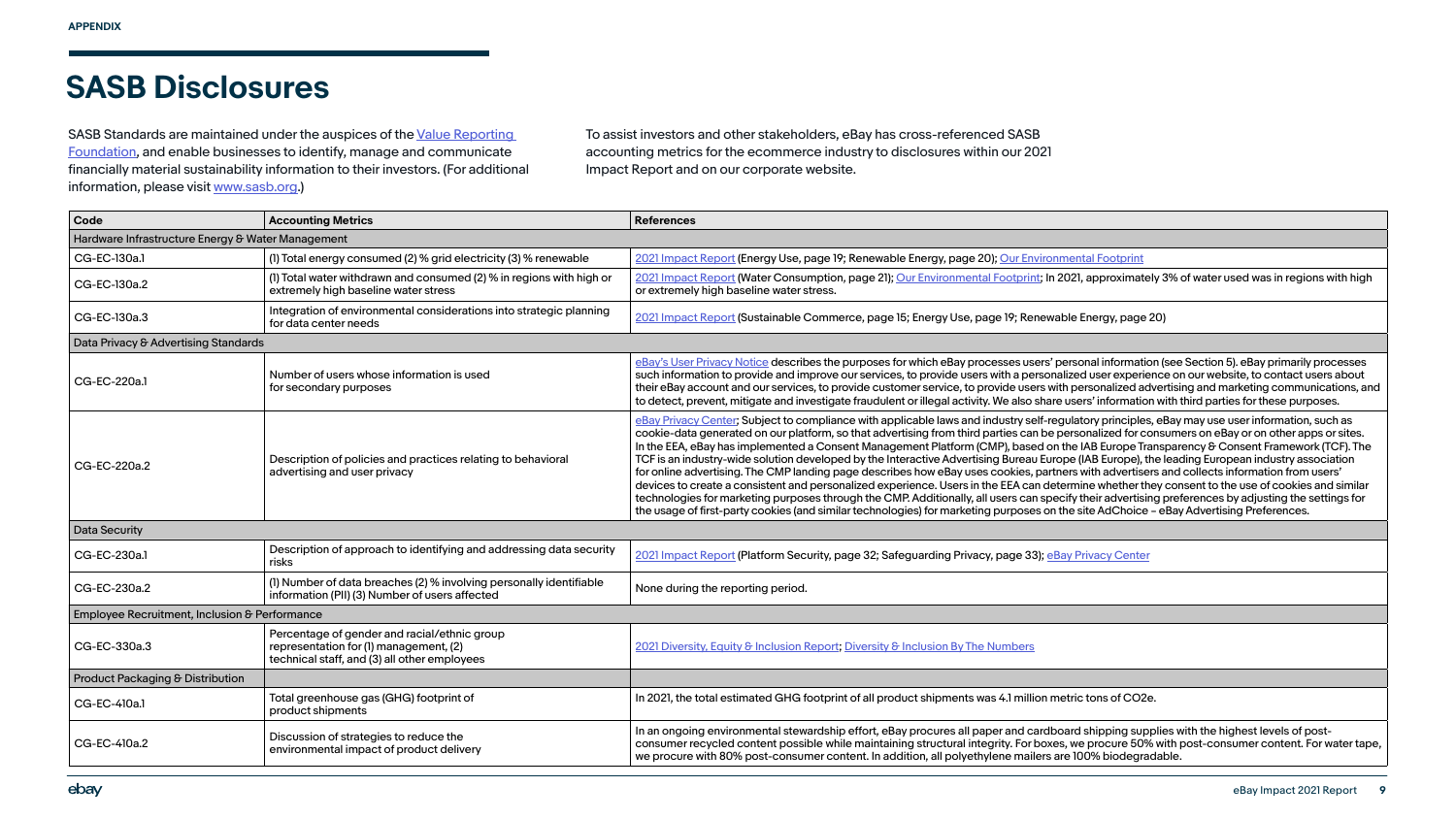### **SASB Disclosures**

| Code        | <b>Activity Metrics</b>  | <b>References</b>                                                                                                                                                                                 |
|-------------|--------------------------|---------------------------------------------------------------------------------------------------------------------------------------------------------------------------------------------------|
| CG-EC-000.A | Measure of user activity | Our Company; 2021 Annual Report / Form 10K, page 3; At the end of 2021, eBay had 147 million activ<br>approximately 1.5 billion live listings globally.                                           |
| CG-EC-000.B | Data processing capacity | 2021 Impact Report (Environmental Footprint, pages 17-18; Energy Use, page 19; Renewable Energy,<br>consumption was 33,019 MWh. Approximately 65% of this electricity consumption was from outsou |
| CG-EC-000.C | Number of shipments      | 2021 Annual Report / Form 10K, page 3; In 2021, we generated \$87 billion in GMV, of which approxin                                                                                               |

ive buyers and 17 million sellers. In 2021, we had

, page 20); In 2021, data center electricity  $\frac{3}{2}$  where  $\frac{3}{2}$  data centers.

mately 54% was generated outside of the U.S.